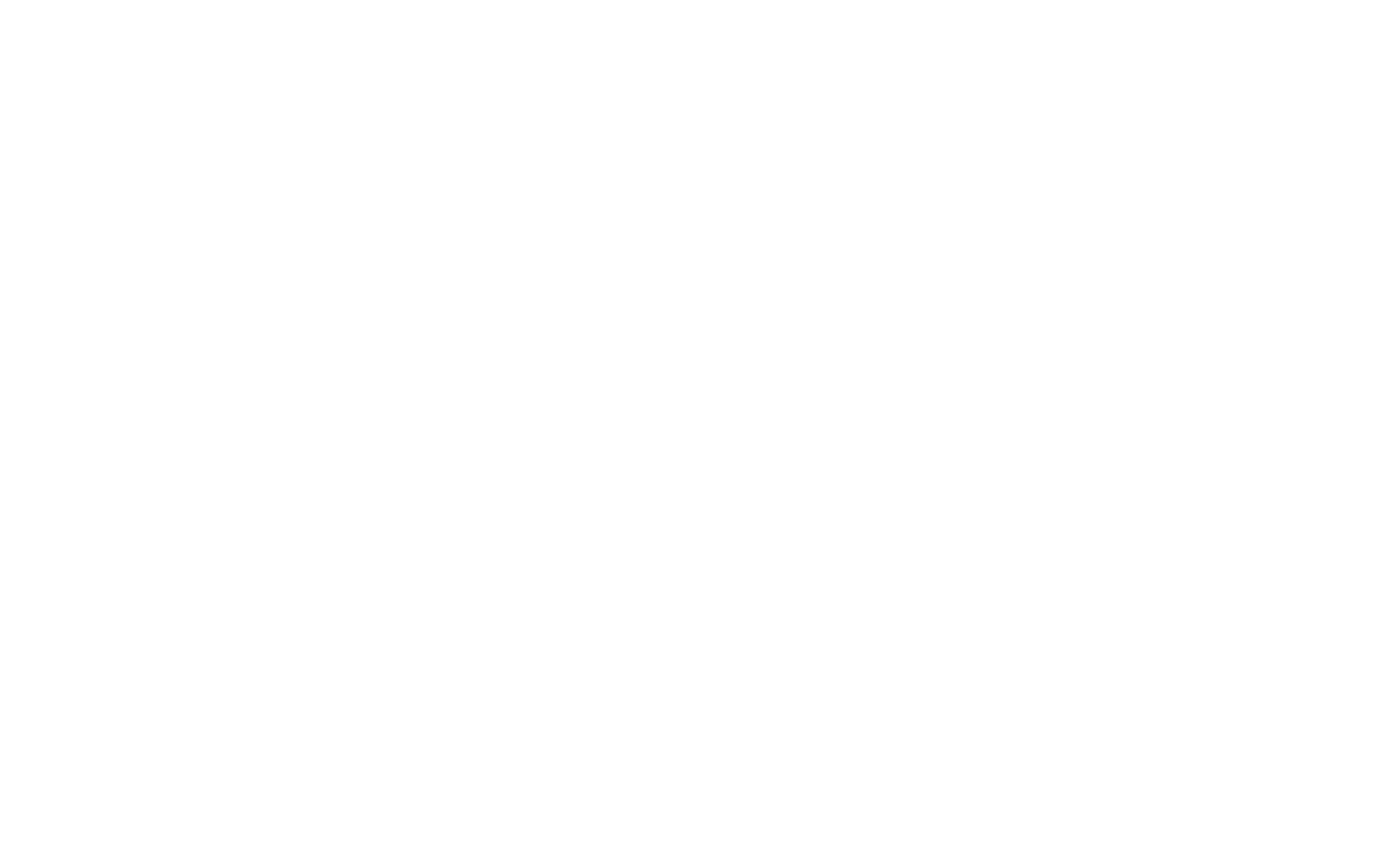#### CONSEJO PROVINCIAL DE ECUCACION FECHA DE EMISION: 06/12/2021 JUNTA DE CLASIFICACION DE EDUCACION PRIMARIA

LISTADO DEFINITIVO DOC.TIT.EN CONDICIONES DE ASC.POR LOCALIDAD A¥O 2022.

| ÚÄÄÄÄÄÄÄÄÄÄÄÄÄÄÄÄÄÄÄÄÄÄÄÄÄÄÄÄÄÄÄÄÄÄÄ<br><sup>3</sup> Local i dad: Cal afate<br><sup>3</sup> VICEDI RECTORES CON 3 A¥OS EN CONDICIONES DE ACCEDER A LA DI RECCION                                                                                                                                                                                                                                              |                                                               |  |  |                                              |                                                                                     |      |                                                      |                                                                   |      |                                                                                                                                                                                                                                                                                                                                                        |
|---------------------------------------------------------------------------------------------------------------------------------------------------------------------------------------------------------------------------------------------------------------------------------------------------------------------------------------------------------------------------------------------------------------|---------------------------------------------------------------|--|--|----------------------------------------------|-------------------------------------------------------------------------------------|------|------------------------------------------------------|-------------------------------------------------------------------|------|--------------------------------------------------------------------------------------------------------------------------------------------------------------------------------------------------------------------------------------------------------------------------------------------------------------------------------------------------------|
|                                                                                                                                                                                                                                                                                                                                                                                                               |                                                               |  |  |                                              |                                                                                     |      |                                                      |                                                                   |      | Nro Apellido y Nombre Tit A.P. -- SERVICIOS DOCENTES --- ANT. CUL. RESI. M.A. ATP O.T. PUBL - ACTIVIDADES -C.C. J.E. OTRO S.D.I. PUNT.Establecimiento Titular<br>Ord M.A/E Vic Dir Sup S.T. Voc D.N.Asis Dict Loc Prov Na/In ALDP                                                                                                                      |
| 4 CUEVAS ALEJANDRA<br>5 RAMOS MARIA ISABEL 9 4.60 0.90<br>6 DE MARZO MARIA 9 2.40 1.50<br>7 MEDRANO COSTA 9 0.20 4.80 1.20<br>8 MA¥E SILVIA INES 9 1.00 4.00 1.20<br>9 CHIOCCHIO LAURA 9 0.20 3.40 0.90 2.00<br>10 SILVA CLAUDIA 9 3.00 0.<br>12 MUTI S CECILIA MARTA 9 3.00 2.10<br>13 BALMACEDA OSCAR 9 3.80 1.20<br>MAESTROS DE A¥O EN CONDICIONES DE ACCEDER A LA VICEDIRECCION DE EGB 1 y 2 <sup>3</sup> |                                                               |  |  |                                              |                                                                                     |      |                                                      |                                                                   |      |                                                                                                                                                                                                                                                                                                                                                        |
| Ord                                                                                                                                                                                                                                                                                                                                                                                                           |                                                               |  |  |                                              |                                                                                     |      |                                                      | M.A/E Vic Dir Sup S.T. Voc D.N.Asis Dict Loc Prov Na/In ALDP GRAL |      | Nro Apellido y Nombre Tit A.P. --- SERVICIOS DOCENTES --- ANT. CUL. RESI. M.A. ATP O.T. PUBL - ACTIVIDADES -C.C. J.E. OTRO S.D.I. PUNT. Establecimiento Titular                                                                                                                                                                                        |
| 1 ESPINOSA ANALIA (9 4.40)<br>2 POGORZELSKY MARIA (9 5.200.30)<br>3 MORALES RAGGHI ANTI<br>4 ALFARO MARIA CELESTE<br>5 BRUNET CARLA NATALIA<br>6 URZAGASTE SUSANA<br>7 FRANCHI CLAUDIA<br>8 ENCINA LILIANA<br>9 CONDORI LUIS RUBEN                                                                                                                                                                            | 5.20<br>4.60<br>3.00<br>4.00 0.30<br>0.203.00<br>3.80<br>1.80 |  |  | 3.00<br>3.00<br>3.00<br>3.00<br>3.00<br>3.00 | 10.00<br>10.00 0.10<br>10.00 0.30<br>10.00<br>10.00<br>3.00 0.20 7.00 0.10<br>10.00 | 0.20 | 3.50<br>4.00<br>5.25<br>3.25<br>4.00<br>8.50<br>5.25 | 0.10<br>0.10                                                      | 0.40 | 3.00    10.00 0.10    6.75    0.50 0.30 0.45             3.00 38.50 ESCUELA N 73<br>3.00    10.00 0.10 0.10 3.75    0.05                  3.00 34.50 ESCUELA N 9<br>3.00 33.90 ESCUELA N 73<br>3.00 33.70 ESCUELA N 9<br>3.00 33.55 ESCUELA N 9<br>3.00 32.65 ESCUELA N 80<br>3.00 32.20 ESCUELA N 73<br>32.10 ESCUELA N 89<br>3.00 32.05 ESCUELA N 89 |

# PAGINA: 1<br>FECHA DE EMISION: 06/12/2021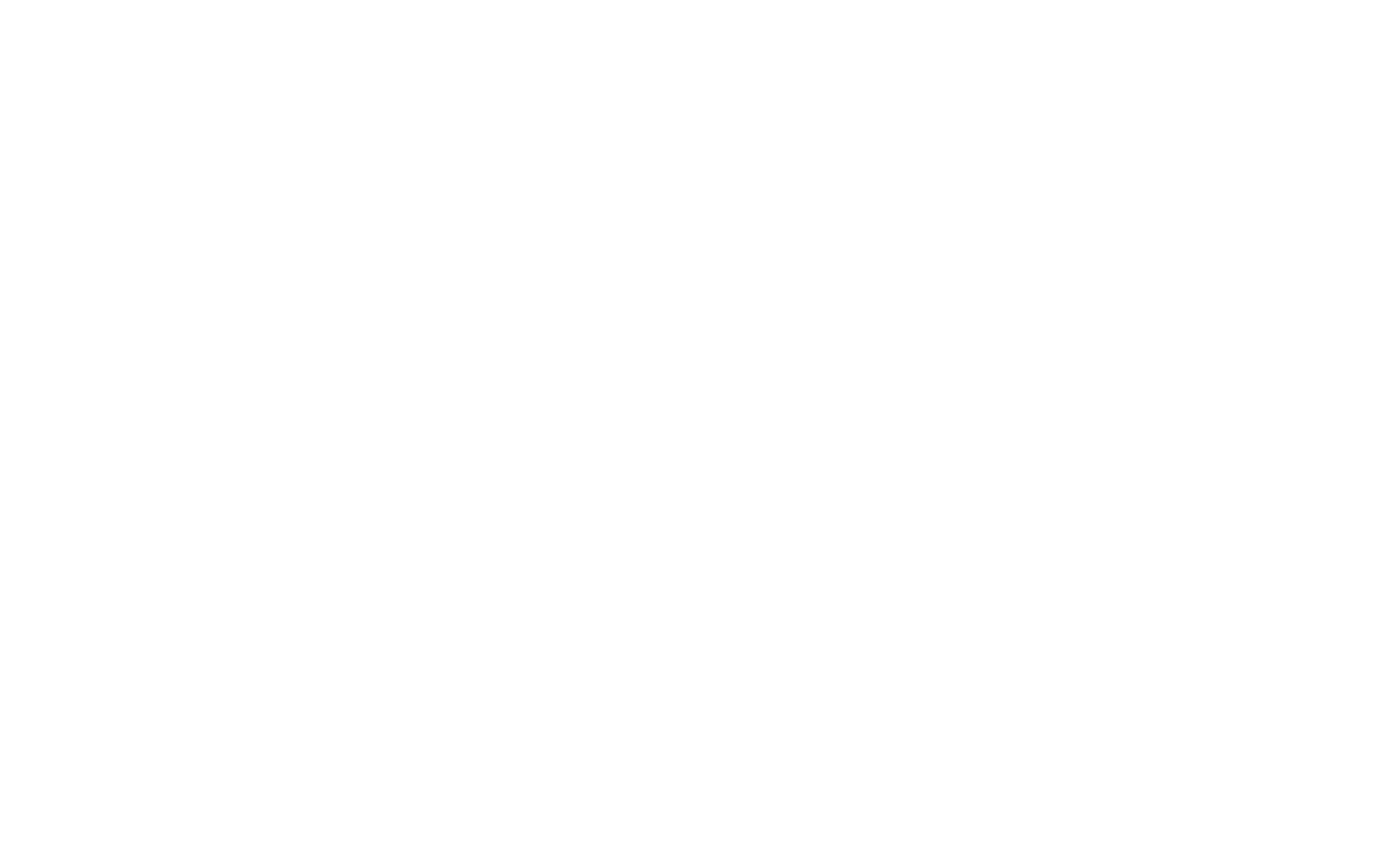#### CONSEJO PROVINCIAL DE ECUCACION FECHA DE EMISION: 06/12/2021 JUNTA DE CLASIFICACION DE EDUCACION PRIMARIA

## LISTADO DEFINITIVO DOC.TIT.EN CONDICIONES DE ASC.POR LOCALIDAD A¥O 2022.

### ÚÄÄÄÄÄÄÄÄÄÄÄÄÄÄÄÄÄÄÄÄÄÄÄÄÄÄÄÄÄÄÄÄ¿

<sup>3</sup>Localidad: Calafate and <sup>3</sup>

## ÀÄÄÄÄÄÄÄÄÄÄÄÄÄÄÄÄÄÄÄÄÄÄÄÄÄÄÄÄÄÄÄÄÙ

#### ÚÄÄÄÄÄÄÄÄÄÄÄÄÄÄÄÄÄÄÄÄÄÄÄÄÄÄÄÄÄÄÄÄÄÄÄÄÄÄÄÄÄÄÄÄÄÄÄÄÄÄÄÄÄÄÄÄÄÄÄÄÄÄÄÄÄÄÄÄÄÄÄÄÄÄÄÄÄÄÄÄÄÄÄÄÄ¿ 3 MAESTROS DE A¥O EN CONDICIONES DE ACCEDER A LA VICEDIRECCION DE EGB 1 y 2<sup>3</sup> ÀÄÄÄÄÄÄÄÄÄÄÄÄÄÄÄÄÄÄÄÄÄÄÄÄÄÄÄÄÄÄÄÄÄÄÄÄÄÄÄÄÄÄÄÄÄÄÄÄÄÄÄÄÄÄÄÄÄÄÄÄÄÄÄÄÄÄÄÄÄÄÄÄÄÄÄÄÄÄÄÄÄÄÄÄÄÙ

|                                                                                             |              |                                                                                                                                                                                                                                                              |      |            |                 |                   |                                                                                  |  | Nro Apellido y Nombre Tit A.P. --- SERVICIOS DOCENTES --- ANT. CUL. RESI. M.A. ATP O.T. PUBL - ACTIVIDADES -C.C. J.E. OTRO S.D.I. PUNT.Establecimiento Titular<br>Ord M.A/E Vic Dir Sup S.T. Voc D.N.Asis Dict Loc Prov Na/In ALD |
|---------------------------------------------------------------------------------------------|--------------|--------------------------------------------------------------------------------------------------------------------------------------------------------------------------------------------------------------------------------------------------------------|------|------------|-----------------|-------------------|----------------------------------------------------------------------------------|--|-----------------------------------------------------------------------------------------------------------------------------------------------------------------------------------------------------------------------------------|
| 10 SORIA EVA KARINA 9 3.40<br>11 AGUIRRE CLAUDIA 9 0.80 4.80<br>12 WEISSKOPF VIVIANA 9 4.20 |              | $3.00$ 10.00 0<br>$3.00$ 10.00 0<br>$3.00$ 10.00 0<br>$3.00$ 10.00 0<br>$3.00$ 10.00 0<br>$3.00$ 10.00 0<br>$3.00$ 15 10.00<br>$3.00$ 10.00<br>$3.00$ 10.00<br>$3.00$ 10.00<br>$3.00$ 10.00<br>$3.00$ 9.80<br>$3.00$ 9.80<br>$3.00$ 10.00<br>$3.00$ 9.80<br> |      |            | 3.00 10.00 0.30 | 3.00              | 0. 20 0. 10<br>0. 05<br>0. 25<br>0. 10<br>0. 30 0. 20<br>0. 30<br>0. 30<br>0. 30 |  | 3.00 31.70 ESCUELA N 9                                                                                                                                                                                                            |
|                                                                                             |              |                                                                                                                                                                                                                                                              |      |            |                 | $0.40$ $1.50$     |                                                                                  |  | 3.00 31.30 ESCUELA N 89                                                                                                                                                                                                           |
|                                                                                             |              |                                                                                                                                                                                                                                                              |      | 10.00 0.40 |                 |                   |                                                                                  |  | 3.00 31.15 ESCUELA N 80                                                                                                                                                                                                           |
| 13 LARROSA ERICA ANALIA                                                                     | 5.40         |                                                                                                                                                                                                                                                              |      |            |                 |                   |                                                                                  |  | 3.00 30.65 ESCUELA N 73                                                                                                                                                                                                           |
| 14 LOJO MARIA FERNANDA                                                                      | 5.40<br>3.00 |                                                                                                                                                                                                                                                              |      |            |                 |                   |                                                                                  |  | 3.00 30.55 ESCUELA N 73                                                                                                                                                                                                           |
| 15 ALVAREZ MARCELA                                                                          | 3.40         |                                                                                                                                                                                                                                                              |      |            |                 | 2.50              |                                                                                  |  | 3.00 30.50 ESCUELA N<br>- 80<br>- 80                                                                                                                                                                                              |
| 16 GADEA MARIELA CARINA<br>17 OJEDA NATALIA VANESA 9                                        | 2.80         |                                                                                                                                                                                                                                                              |      |            |                 | 2.00<br>2.50      |                                                                                  |  | 3.00 30.40 ESCUELA N<br>3.00 30.10 ESCUELA N 9                                                                                                                                                                                    |
| 18 VAZQUEZ ADELA                                                                            | 5.00         |                                                                                                                                                                                                                                                              |      |            |                 |                   |                                                                                  |  | 3.00 30.05 ESCUELA N<br>- 80                                                                                                                                                                                                      |
| 19 OYARZO MARIA CELESTE                                                                     | 3.80         |                                                                                                                                                                                                                                                              |      |            |                 | 1.00              |                                                                                  |  | 3.00 29.90 ESCUELA N<br>- 80                                                                                                                                                                                                      |
| 20 MORELL OSCAR JAIME                                                                       | 4.60         |                                                                                                                                                                                                                                                              |      |            |                 |                   |                                                                                  |  | 3.00 29.60 ESCUELA N 9                                                                                                                                                                                                            |
| 21 GIMENEZ PATRICIA J                                                                       | 3.40         |                                                                                                                                                                                                                                                              | 3.00 | 10.00      |                 | $0.10 \quad 1.00$ |                                                                                  |  | 3.00 29.50 ESCUELA N 80                                                                                                                                                                                                           |
| 22 CARCAMO GABRIELA                                                                         | 3.40         |                                                                                                                                                                                                                                                              | 3.00 | 10.00      |                 | 1.00              |                                                                                  |  | 3.00 29.40 ESCUELA N 9                                                                                                                                                                                                            |
| 23 RUEDA ELIAS DARDO                                                                        | 5.40         |                                                                                                                                                                                                                                                              | 2.45 | 10.00      |                 |                   |                                                                                  |  | 2.00 29.15 ESCUELA N 73                                                                                                                                                                                                           |
| 24 MAMANI RICARDO DAVID                                                                     | 5.40         |                                                                                                                                                                                                                                                              | 1.50 | 10.00      |                 |                   |                                                                                  |  | 3.00 28.90 ESCUELA N 9                                                                                                                                                                                                            |
| 25 CANDIA CARINA                                                                            | 2.60         |                                                                                                                                                                                                                                                              | 3.00 | 10.00 0.10 |                 | 1.00              |                                                                                  |  | 3.00 28.70 ESCUELA N 73                                                                                                                                                                                                           |
| 26 GOMEZ VALERIA LAURA                                                                      | 2.60         |                                                                                                                                                                                                                                                              | 3.00 | 10.00      |                 | 1.00              |                                                                                  |  | 3.00 28.60 ESCUELA N<br>- 89                                                                                                                                                                                                      |
| 27 ALMONACID SILVINA A                                                                      | 2.80         |                                                                                                                                                                                                                                                              | 2.65 | 10.00      |                 | 1.00              |                                                                                  |  | 3.00 28.45 ESCUELA N<br>- 80                                                                                                                                                                                                      |
| 28 RIOS FLAVIA VANESA                                                                       | 9 0.20 3.20  |                                                                                                                                                                                                                                                              | 2.90 | 10.00      |                 |                   | $0.05$ 0.10                                                                      |  | 3.00 28.45 ESCUELA N 73                                                                                                                                                                                                           |
| 29 VIVEROS ALICIA                                                                           | 3.60         |                                                                                                                                                                                                                                                              | 1.00 | 10.00      |                 | 1.50              |                                                                                  |  | 3.00 28.10 ESCUELA N 9                                                                                                                                                                                                            |
| 30 ORELLANA JUAN ANGEL                                                                      | 3.00         |                                                                                                                                                                                                                                                              | 3.00 | 10.00      |                 |                   |                                                                                  |  | 3.00 28.00 ESCUELA N 9                                                                                                                                                                                                            |
| 31 MI RANDA ROMERA                                                                          | 2.80         |                                                                                                                                                                                                                                                              | 3.00 | 10.00      |                 |                   |                                                                                  |  | 3.00 27.80 ESCUELA N<br>- 80                                                                                                                                                                                                      |
| 32 VERA I SABEL JOVI TA                                                                     | 2.80         |                                                                                                                                                                                                                                                              | 3.00 | 10.00      |                 |                   |                                                                                  |  | 3.00 27.80 ESCUELA N<br>-89                                                                                                                                                                                                       |
| 33 VENTURA MARIA                                                                            | 2.60         |                                                                                                                                                                                                                                                              | 3.00 | 9.10       |                 |                   |                                                                                  |  | 3.00 26.70 ESCUELA N<br>- 89                                                                                                                                                                                                      |
| 34 PLAZA ELIZABETH                                                                          | 2.60         |                                                                                                                                                                                                                                                              | 2.85 | 7.00       |                 | 3.00              |                                                                                  |  |                                                                                                                                                                                                                                   |
| 35 NU¥EZ MARIA ELENA                                                                        | 1.40         |                                                                                                                                                                                                                                                              | 3.00 | 9.10       |                 | 1.00              |                                                                                  |  |                                                                                                                                                                                                                                   |
| 36 PALMERO MARIA                                                                            | 3.40         |                                                                                                                                                                                                                                                              | 3.00 |            | 9.10 0.30       | 1.50              |                                                                                  |  | 0.10<br>0.10<br>0.10<br>0.10<br>0.10<br>0.10<br>0.10<br>0.10<br>0.10<br>0.10<br>0.10<br>3.0026.50ESCUELA N 9<br>3.0026.50ESCUELA N 9<br>26.30ESCUELA N 9<br>3.0026.50ESCUELA N 9                                                  |
| 37 BARRIOS LUCIA ARIELA                                                                     | 5.20         |                                                                                                                                                                                                                                                              | 3.00 | 9.10       |                 |                   |                                                                                  |  |                                                                                                                                                                                                                                   |
| 38 LARROSA GI SELA                                                                          | 3.00         |                                                                                                                                                                                                                                                              | 1.20 | 10.00      |                 |                   |                                                                                  |  |                                                                                                                                                                                                                                   |

## PAGINA: 2<br>FECHA DE EMISION: 06/12/2021